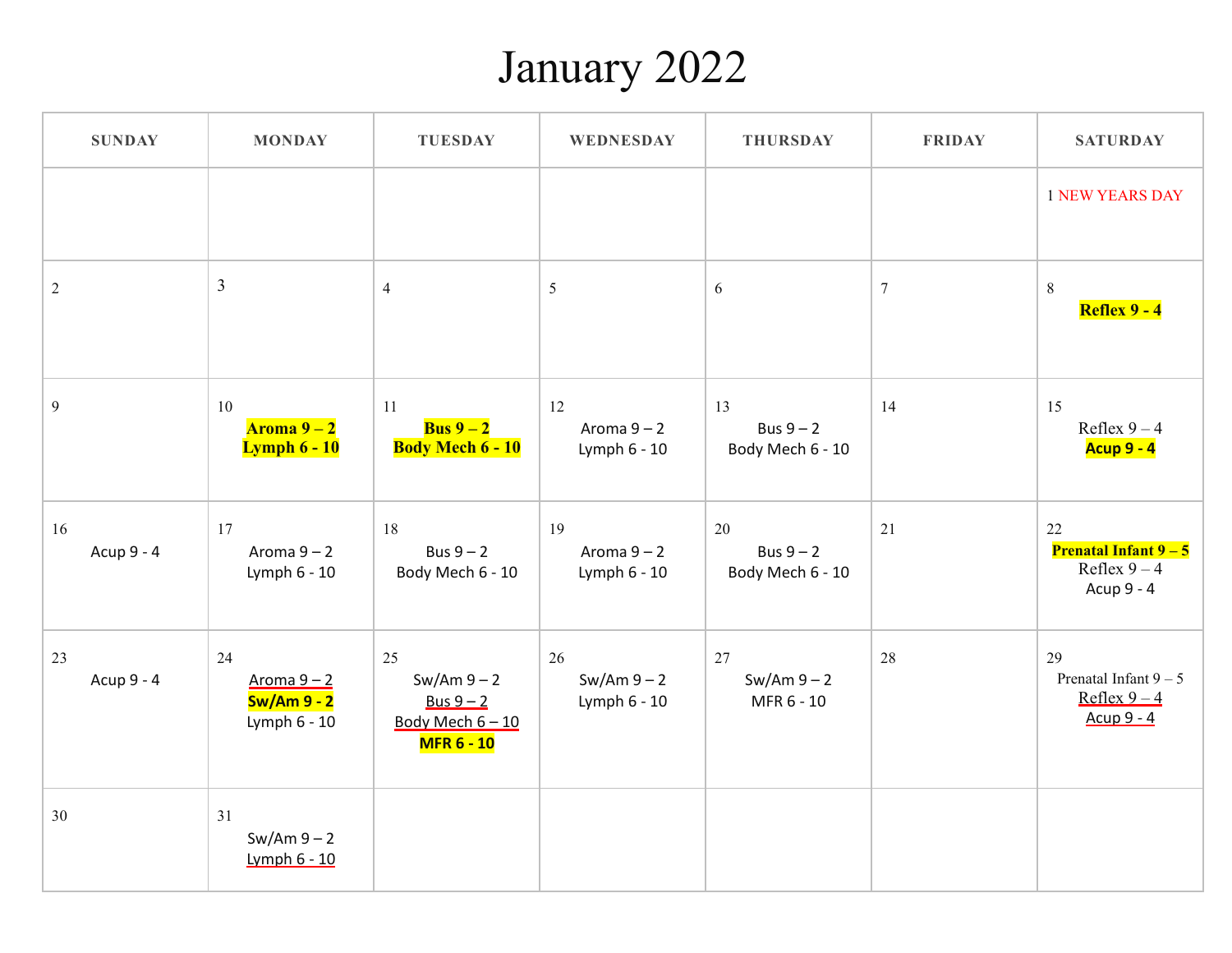### February 2022

| <b>SUNDAY</b> | <b>MONDAY</b>                                                                                   | <b>TUESDAY</b>                                                   | <b>WEDNESDAY</b>                                                                         | <b>THURSDAY</b>                                              | <b>FRIDAY</b>  | <b>SATURDAY</b>                               |
|---------------|-------------------------------------------------------------------------------------------------|------------------------------------------------------------------|------------------------------------------------------------------------------------------|--------------------------------------------------------------|----------------|-----------------------------------------------|
|               |                                                                                                 | $\mathbf{1}$<br>$Sw/Am 9 - 2$<br>$A/P9-2$<br>MFR 6 - 10          | $\overline{2}$<br>$Sw/Am 9 - 2$<br>Magnets 9 - 5<br>Spa 9 - 3                            | $\mathfrak{Z}$<br>$Sw/Am 9 - 2$<br>$A/P$ 9 - 2<br>MFR 6 - 10 | $\overline{4}$ | 5<br>Prenatal Infant $9 - 5$<br>$M$ Cup $9-4$ |
| 6             | $\overline{7}$<br>$Sw/Am 9 - 2$<br>Vital E $9 - 2$<br>Office Chair $6 - 10$<br><b>SK 6 - 10</b> | 8<br>$Sw/Am 9 - 2$<br>$A/P9 - 2$<br>MFR 6 - 10                   | 9<br>$Sw/Am 9 - 2$<br>Spa $9-3$<br>Vital $E9 - 2$<br>SK 6 - 10<br>Office Chair 6 - 10    | 10<br>$Sw/Am 9 - 2$<br>$A/P9 - 2$<br>MFR 6 - 10              | 11             | 12<br>$M$ Cup $9-4$                           |
| 13            | 14<br>$Sw/Am 9 - 2$<br>Vital $E9 - 2$<br>Office Chair $6 - 10$<br>SK 6 - 10                     | 15<br>$Sw/Am 9 - 2$<br>$A/P9 - 2$<br>$MFR 6 - 10$<br>$DT 6 - 10$ | 16<br>$Sw/Am 9 - 2$<br>Spa $9-3$<br>Vital $E9 - 2$<br>Office Chair $6 - 10$<br>SK 6 - 10 | 17<br>$Sw/Am 9 - 2$<br>$A/P9 - 2$<br>DT 6 - 10               | 18             | 19<br>$M$ Cup $9-4$                           |
| 20            | 21<br>$Sw/Am 9 - 2$<br>Vital $E9 - 2$<br>Office Chair $6 - 10$<br>SK 6 - 10                     | 22<br>$Sw/Am 9 - 2$<br>$A/P9 - 2$<br>DT 6 - 10                   | 23<br>$Sw/Am 9 - 2$<br>Vital $E$ 9 - 2<br>$Spa 9 - 3$<br>SK 6 - 10                       | 24<br>$Sw/Am 9 - 2$<br>$A/P9 - 2$<br>DT 6 - 10               | 25             | 26<br>$M$ Cup $9-4$                           |
| 27            | 28<br>$Sw/Am 9 - 2$<br>SK 6 - 10                                                                |                                                                  |                                                                                          |                                                              |                |                                               |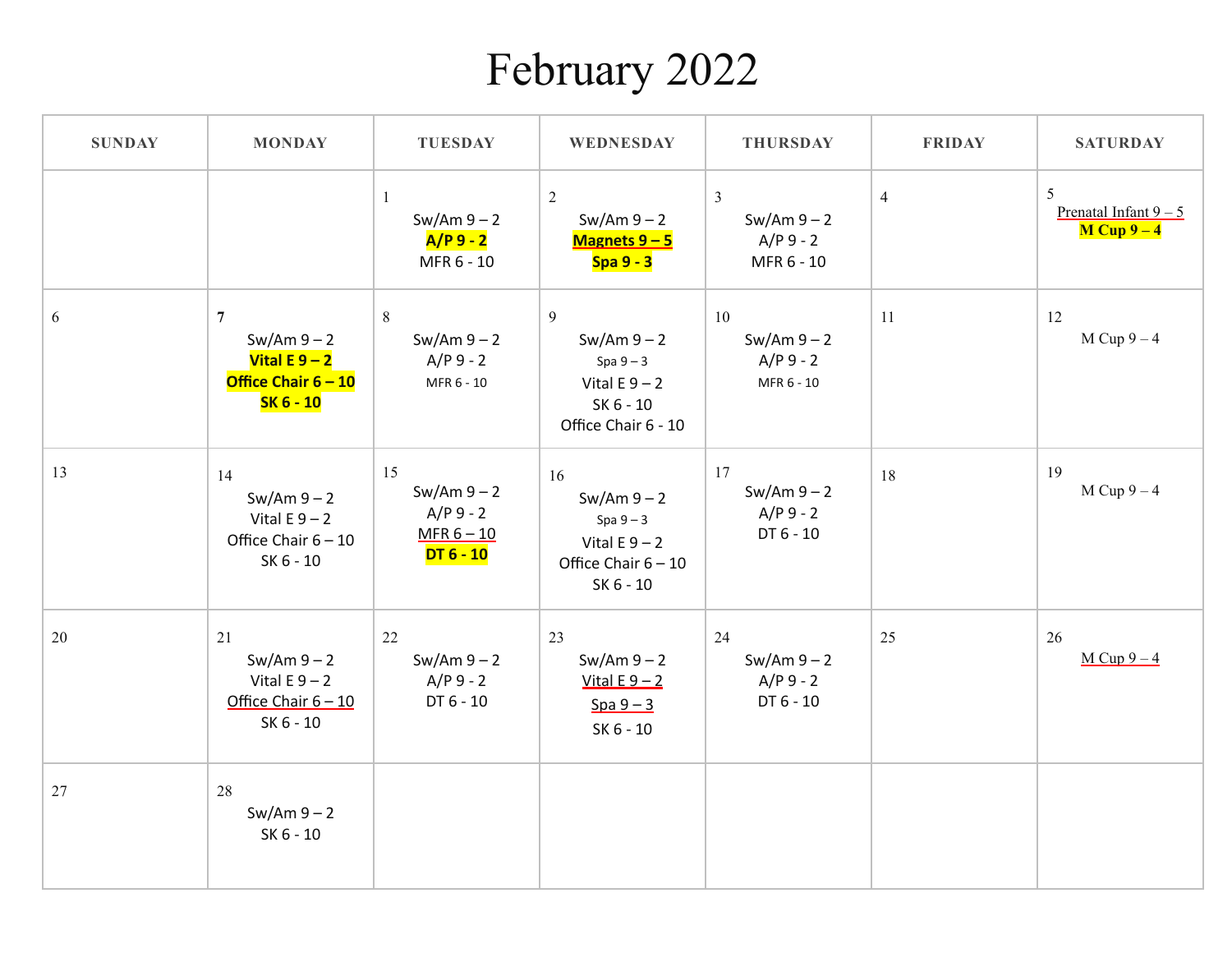#### March 2022

| <b>SUNDAY</b>                              | <b>MONDAY</b>                                                    | <b>TUESDAY</b>                                            | WEDNESDAY                           | <b>THURSDAY</b>                                            | <b>FRIDAY</b>  | <b>SATURDAY</b>                                |
|--------------------------------------------|------------------------------------------------------------------|-----------------------------------------------------------|-------------------------------------|------------------------------------------------------------|----------------|------------------------------------------------|
|                                            |                                                                  | $\mathbf{1}$<br>$Sw/Am 9 - 2$<br>$A/P$ 9 - 1<br>DT 6 - 10 | 2<br>$Sw/Am 9 - 2$<br>SK 6 - 10     | $\overline{3}$<br>$Sw/Am9-2$<br>$A/P$ 9 - 1<br>$DT 6 - 10$ | $\overline{4}$ | 5<br>$Cranio 9-4$<br><b>Thai 9 - 5</b>         |
| 6                                          | $\overline{7}$<br><b>Headaches <math>9-3</math></b><br>SK 6 - 10 | 8<br><b>Pranic <math>9-2</math></b><br>DT 6 - 10          | 9<br>Headaches $9 - 3$<br>SK 6 - 10 | 10<br>Pranic $9-2$<br>DT 6 - 10                            | 11             | 12<br>Cranio $9-4$<br>Thai $9-5$<br>$Sw/Am9-5$ |
| 13<br>$Sw/Am9-5$<br><b>Nutrition 9 - 5</b> | 14<br>SK 6 - 10                                                  | 15<br>Pranic $9 - 2$<br>DT 6 - 10                         | 16<br>SK 6 - 10                     | 17<br>Pranic $9-2$<br>DT 6 - 10                            | 18             | 19<br>Cranio $9-4$<br>Thai $9-5$<br>$Sw/Am9-5$ |
| 20<br>$Sw/Am9-5$<br>Nutrition 9 - 5        | 21<br>$Fibro 9-2$<br>SK 6 - 10                                   | 22<br><b>Hot Stone <math>9-2</math></b><br>DT 6 - 10      | 23<br>Fibro $9-2$<br>SK 6 - 10      | 24<br>Hot Stone $9-2$<br>DT 6 - 10                         | 25             | 26<br>Cranio $9-4$<br>Thai $9-5$<br>$Sw/Am9-5$ |
| 27<br>$Sw/Am 9-5$<br>Nutrition 9 - 5       | 28<br>Fibro $9-2$<br>$SK 6 - 10$                                 | 29<br>Hot Stone $9-2$<br>$DT6-10$                         | 30<br>Fibro $9-2$                   | 31<br>Hot Stone $9-2$<br>DT 6 - 10                         |                |                                                |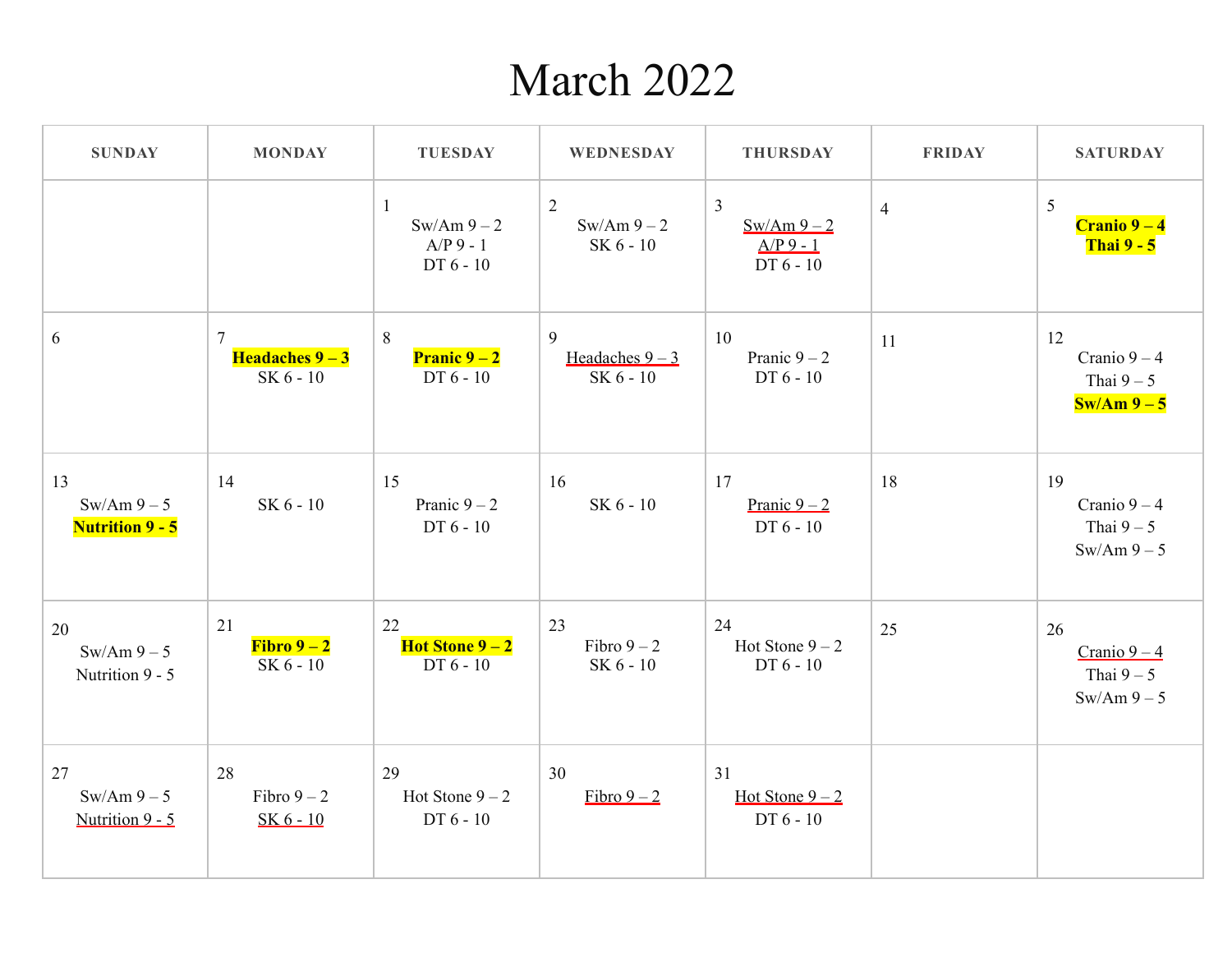# April 2022

| <b>SUNDAY</b>                                             | <b>MONDAY</b>                                        | <b>TUESDAY</b>                                       | WEDNESDAY                            | <b>THURSDAY</b>                                                 | <b>FRIDAY</b>        | <b>SATURDAY</b>                            |
|-----------------------------------------------------------|------------------------------------------------------|------------------------------------------------------|--------------------------------------|-----------------------------------------------------------------|----------------------|--------------------------------------------|
|                                                           |                                                      |                                                      |                                      |                                                                 | $\mathbf{1}$         | $\overline{2}$<br>Thai $9-5$<br>$Sw/Am9-5$ |
| $\overline{3}$<br>$Sw/Am 9-5$<br><b>Adv. Pranic 9 - 5</b> | $\overline{4}$<br><b>Lomi 9 - 2</b>                  | 5<br>Path $9-2$<br>Body Mech 9-2<br>DT 6 - 10        | 6<br>Lomi 9 - 2                      | $7\phantom{.0}$<br>Path $9-2$<br>Body Mech $9 - 2$<br>DT 6 - 10 | $\,8\,$              | 9<br>$Sw/Am 9-5$                           |
| 10<br>$Sw/Am9-5$<br>Adv. Pranic 9 - 5                     | 11<br>Lomi 9 - 2                                     | 12<br>Path $9 - 2$<br>Body Mech $9 - 2$<br>DT 6 - 10 | 13<br>Lomi 9 - 2                     | 14<br>Path $9 - 2$<br>Body Mech $9 - 2$<br>$DT 6 - 10$          | 15<br>Easter Weekend | 16<br>Easter Weekend                       |
| 17<br><b>EASTER</b>                                       | 18<br>Lomi $9-2$<br>$\text{Sw/Am}$ 6 - 10            | 19<br>Path $9-2$<br>$Sw/Am 6 - 10$                   | 20<br>$Sw/Am 6 - 10$                 | 21<br>Path $9 - 2$<br>$Sw/Am 6 - 10$                            | 22                   | 23<br>$Sw/Am 9-5$                          |
| 24<br>$Sw/Am9-5$                                          | 25<br><b>Sports <math>9-2</math></b><br>Sw/Am 6 - 10 | 26<br>Sw/Am $6 - 10$                                 | 27<br>Sports $9-2$<br>$Sw/Am 6 - 10$ | 28<br>Sw/Am $6 - 10$                                            | 29                   | 30<br>$Sw/Am 9-5$                          |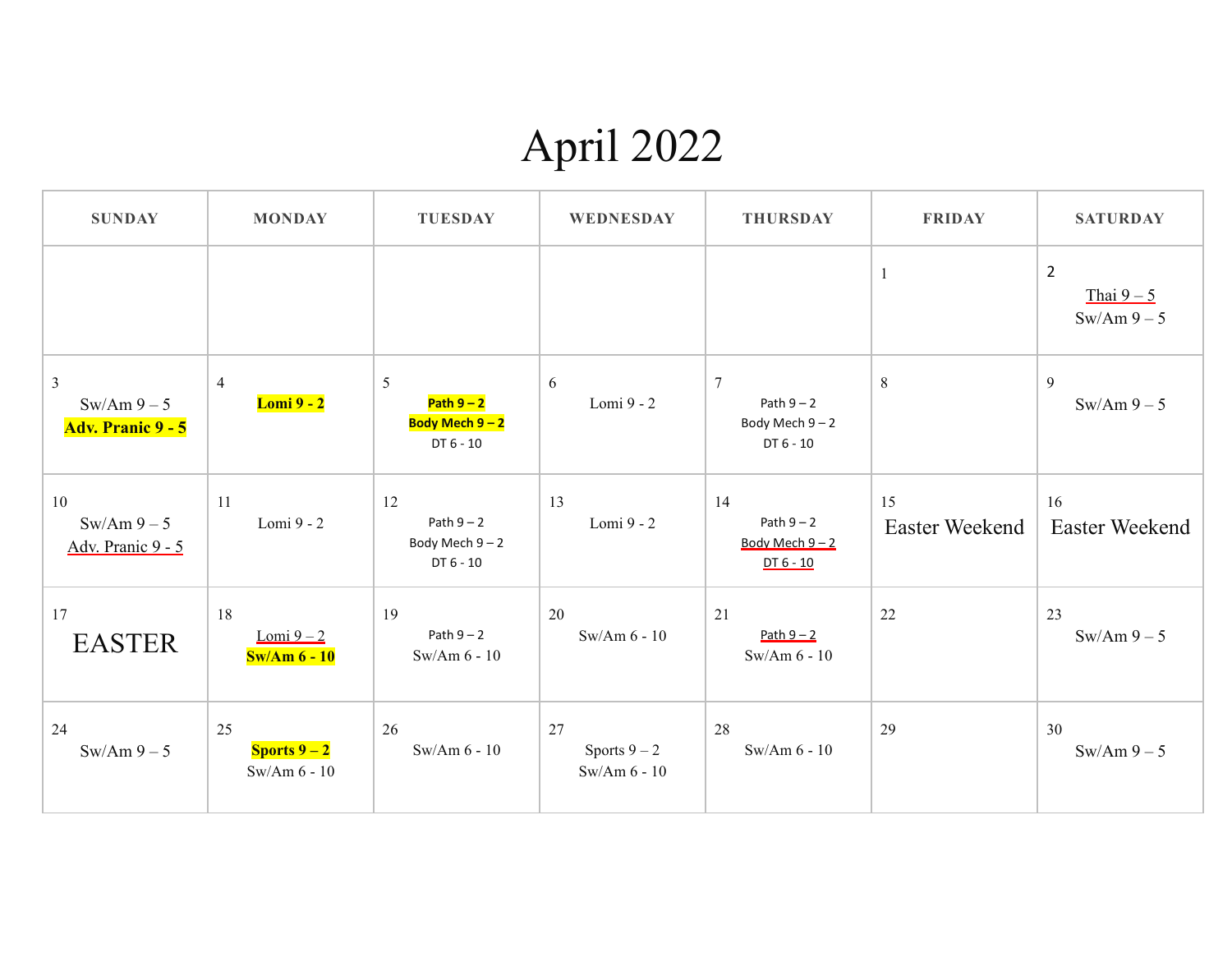#### May 2022

| <b>SUNDAY</b>                               | <b>MONDAY</b>                        | <b>TUESDAY</b>                                                  | WEDNESDAY                                        | <b>THURSDAY</b>                                                 | <b>FRIDAY</b>          | <b>SATURDAY</b>              |
|---------------------------------------------|--------------------------------------|-----------------------------------------------------------------|--------------------------------------------------|-----------------------------------------------------------------|------------------------|------------------------------|
| $\mathbf{1}$<br>$Sw/Am9-5$<br>Acup II $9-5$ | 2<br>Sports $9-2$<br>Sw/Am $6 - 10$  | $\overline{3}$<br><b>Lymph</b> $9 - 2$<br>$Sw/Am 6 - 10$        | $\overline{4}$<br>Sports $9-2$<br>Sw/Am $6 - 10$ | 5<br>Lymph $9-2$<br>Sw/Am $6 - 10$                              | 6                      | $\overline{7}$<br>$Sw/Am9-5$ |
| 8<br>Acup II $9-5$                          | 9<br>Sports $9-2$<br>Sw/Am $6 - 10$  | 10<br>Lymph $9-2$<br><b>Bus 6 - 10</b><br>$Sw/Am 6 - 10$        | 11<br>Sports $9-2$<br>$Sw/Am 6 - 10$             | 12<br>Lymph $9-2$<br><b>Bus 6 - 10</b><br>$Sw/Am 6 - 10$        | 13                     | 14<br>Office Chair 9 - 4     |
| 15<br>Office Chair $9 - 4$<br>Acup II $9-5$ | 16<br>Sports $9-2$<br>$Sw/Am 6 - 10$ | 17<br>Lymph $9-2$<br>Acup $9-2$<br>Bus 6 - 10<br>$Sw/Am 6 - 10$ | 18<br>Sports $9-2$<br>$Sw/Am 6 - 10$             | 19<br>Lymph $9-2$<br>Acup $9-2$<br>Bus 6 - 10<br>$Sw/Am 6 - 10$ | 20                     | 21<br>Office Chair 9 - 4     |
| 22                                          | 23<br>Sports $9-1$<br>$Sw/Am 6 - 10$ | 24<br>Acup $9-2$<br>Bus 6 - 10<br>$Sw/Am 6 - 10$                | 25<br>Sports $9-1$<br>$Sw/Am 6 - 10$             | 26<br>Acup $9-2$<br><b>Bus 6 - 10</b><br>$Sw/Am 6 - 10$         | 27<br>Memorial Weekend | 28<br>Memorial Weekend       |
| 29<br>Memorial Weekend                      | 30<br>Memorial Day                   | 31<br>Reflex $9-2$<br>Acup $9-1$<br>$Sw/Am 6 - 10$              |                                                  |                                                                 |                        |                              |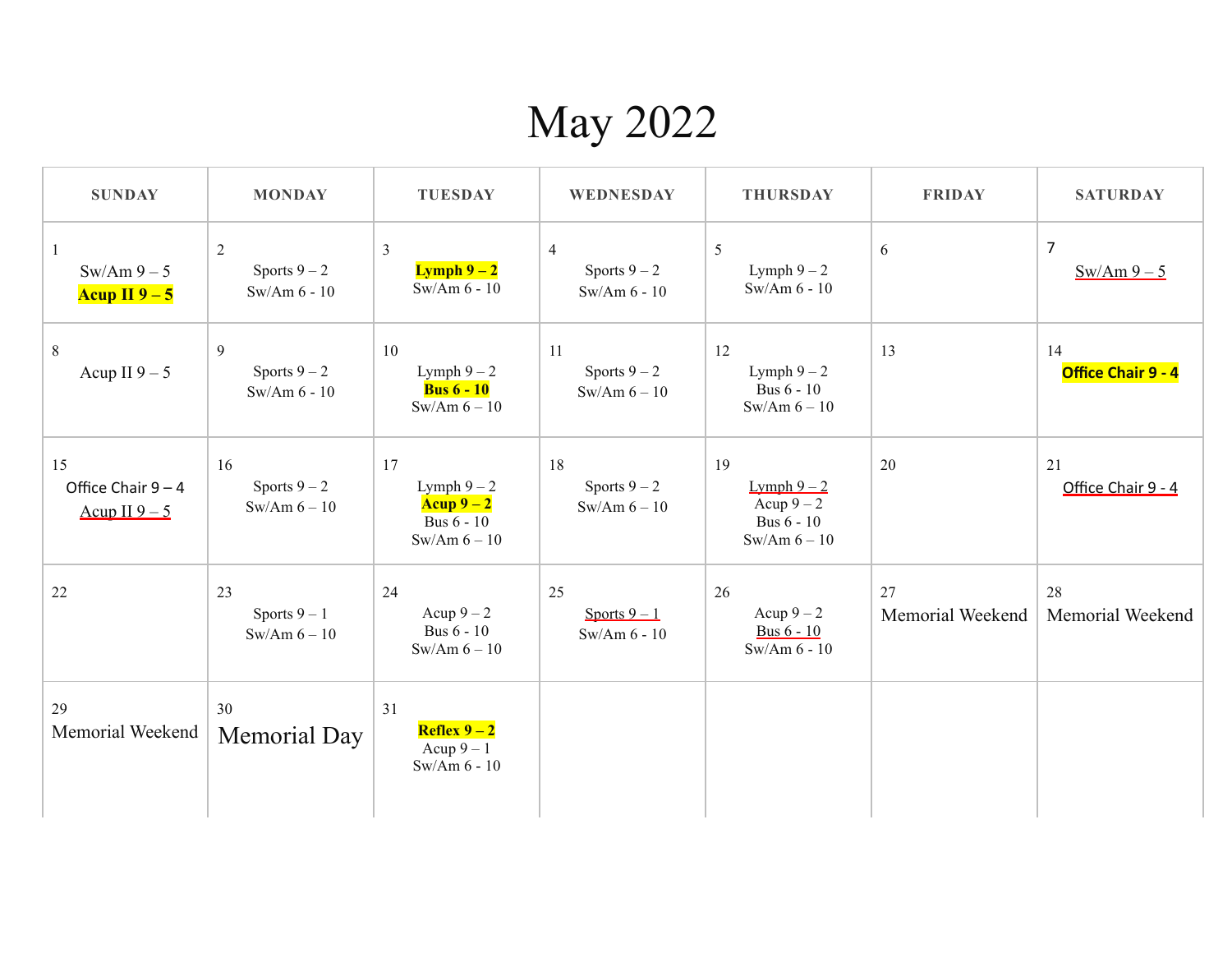#### June 2022

| <b>SUNDAY</b>       | <b>MONDAY</b>                                                                                  | <b>TUESDAY</b>                                                   | <b>WEDNESDAY</b>                                                             | <b>THURSDAY</b>                                           | <b>FRIDAY</b>  | <b>SATURDAY</b>              |
|---------------------|------------------------------------------------------------------------------------------------|------------------------------------------------------------------|------------------------------------------------------------------------------|-----------------------------------------------------------|----------------|------------------------------|
|                     |                                                                                                |                                                                  | -1<br>$Sw/Am 6 - 10$                                                         | 2<br>Reflex $9-2$<br>Acup $9-1$<br>$Sw/Am 6 - 10$         | $\mathfrak{Z}$ | $\overline{4}$<br>$SK/DT9-5$ |
| 5<br>$SK/DT9 - 5$   | 6<br><b>Prenatal Infant <math>9-2</math></b><br>$Cranio 9-2$<br>$A/P 6 - 10$<br>$Sw/Am 6 - 10$ | $7\phantom{.0}$<br>Reflex $9-2$<br>Acup $9-1$<br>$Sw/Am 6 - 10$  | 8<br>Prenatal Infant $9 - 2$<br>Cranio $9-2$<br>$A/P$ 6 – 10<br>Sw/Am 6 - 10 | 9<br>Reflex $9-2$<br><b>Magnets 9 - 5</b>                 | 10             | 11<br>$SK/DT9 - 5$           |
| 12<br>$SK/DT$ 9 - 5 | 13<br>Prenatal Infant $9 - 2$<br>Cranio $9 - 2$<br>$A/P$ 6 – 10                                | 14<br>Reflex $9 - 1$<br>$M$ Cup $6 - 10$<br><b>Pranic 6 - 10</b> | 15<br>Prenatal Infant $9 - 2$<br>Cranio $9-2$<br>$A/P$ 6 – 10                | 16<br>Reflex $9-1$<br>$M$ Cup $6 - 10$<br>Pranic $6 - 10$ | 17             | 18<br>$SK/DT9 - 5$           |
| 19<br>$SK/DT9 - 5$  | 20<br>Prenatal Infant $9 - 1$<br>$\text{Sw/Am } 9 - 2$<br>Cranio $9 - 1$<br>$A/P$ 6 - 10       | 21<br>$Sw/Am 9 - 2$<br>$M$ Cup $6 - 10$<br>Pranic 6 - 10         | 22<br>$Sw/Am 9 - 2$<br>Cranio $9 - 1$<br>$A/P$ 6 – 10                        | 23<br>$Sw/Am 9 - 2$<br>$M$ Cup $6 - 10$<br>Pranic 6 - 10  | 24             | 25<br>$SK/DT9 - 5$           |
| 26<br>$SK/DT9 - 5$  | 27<br>$Sw/Am 9 - 2$<br>$A/P$ 6 – 10                                                            | 28<br>$Sw/Am 9 - 2$<br>$M$ Cup $6 - 10$<br>Pranic 6 - 10         | 29<br>$Sw/Am 9 - 2$<br>$A/P$ 6 – 10                                          | 30<br>$Sw/Am 9 - 2$<br>$M$ Cup $6 - 10$                   |                |                              |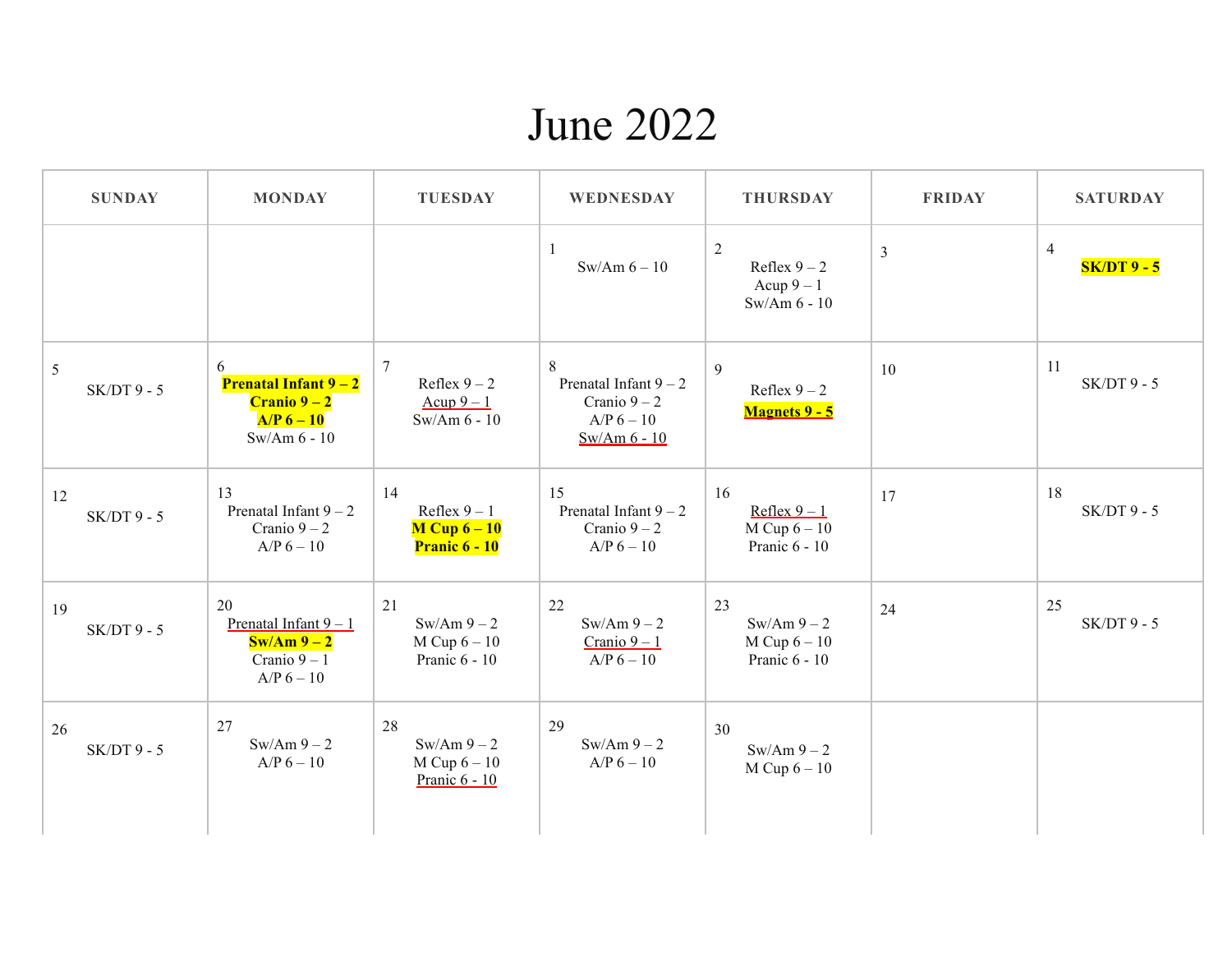## July 2022

| <b>SUNDAY</b>                             | <b>MONDAY</b>                                         | <b>TUESDAY</b>                                             | WEDNESDAY                                                    | <b>THURSDAY</b>                             | <b>FRIDAY</b>           | <b>SATURDAY</b>                           |
|-------------------------------------------|-------------------------------------------------------|------------------------------------------------------------|--------------------------------------------------------------|---------------------------------------------|-------------------------|-------------------------------------------|
|                                           |                                                       |                                                            |                                                              |                                             | Independence<br>Weekend | $\overline{2}$<br>Independence<br>Weekend |
| $\mathfrak{Z}$<br>Independence<br>Weekend | 4<br>Independence<br>Day                              | 5<br>$Sw/Am 9 - 2$<br>$M$ Cup $6 - 10$<br>Headaches 6 - 10 | 6<br>*Acup $9 - 2$<br>$Sw/Am 9 - 2$<br>$A/P$ 6 – 10          | $\tau$<br>$Sw/Am 9 - 2$<br>Headaches 6 - 10 | $\,8\,$                 | 9<br>$SK/DT9 - 5$                         |
| 10<br>$SK/DT9 - 5$                        | 11<br>Acup $9-2$<br>$Sw/Am 9 - 2$<br>$A/P$ 6 – 10     | 12<br>$Sw/Am 9 - 2$<br>Headaches 6 - 10                    | 13<br>Acup $9-2$<br>$Sw/Am 9 - 2$<br>$A/P$ 6 – 10            | 14<br>$Sw/Am 9 - 2$                         | 15                      | 16<br>$SK/DT9 - 5$                        |
| 17<br>$SK/DT9 - 5$                        | 18<br>Acup $9-2$<br>$Sw/Am 9 - 2$<br>$A/P$ 6 – 10     | 19<br>$Sw/Am9-2$<br><b>Vital Energy 6 - 10</b>             | 20<br>Acup $9-2$<br>$Sw/Am 9 - 2$<br><b>Nutrition 6 - 10</b> | 21<br>$Sw/Am 9 - 2$<br>Vital Energy 6 - 10  | 22                      | 23<br>$SK/DT9 - 5$                        |
| 24<br>$SK/DT9 - 5$                        | 25<br>Acup $9-2$<br>$Sw/Am 9 - 2$<br>Nutrition 6 - 10 | 26<br>$Sw/Am 9 - 2$<br>Vital Energy 6 - 10                 | 27<br>Acup $9-2$<br>$\sqrt{\frac{1}{2}}$<br>Nutrition 6 - 10 | 28<br>$Sw/Am 9 - 2$<br>Vital Energy 6 - 10  | 29                      | 30<br>$SK/DT9 - 5$                        |
| 31<br>$SK/DT9 - 5$                        |                                                       |                                                            |                                                              |                                             |                         |                                           |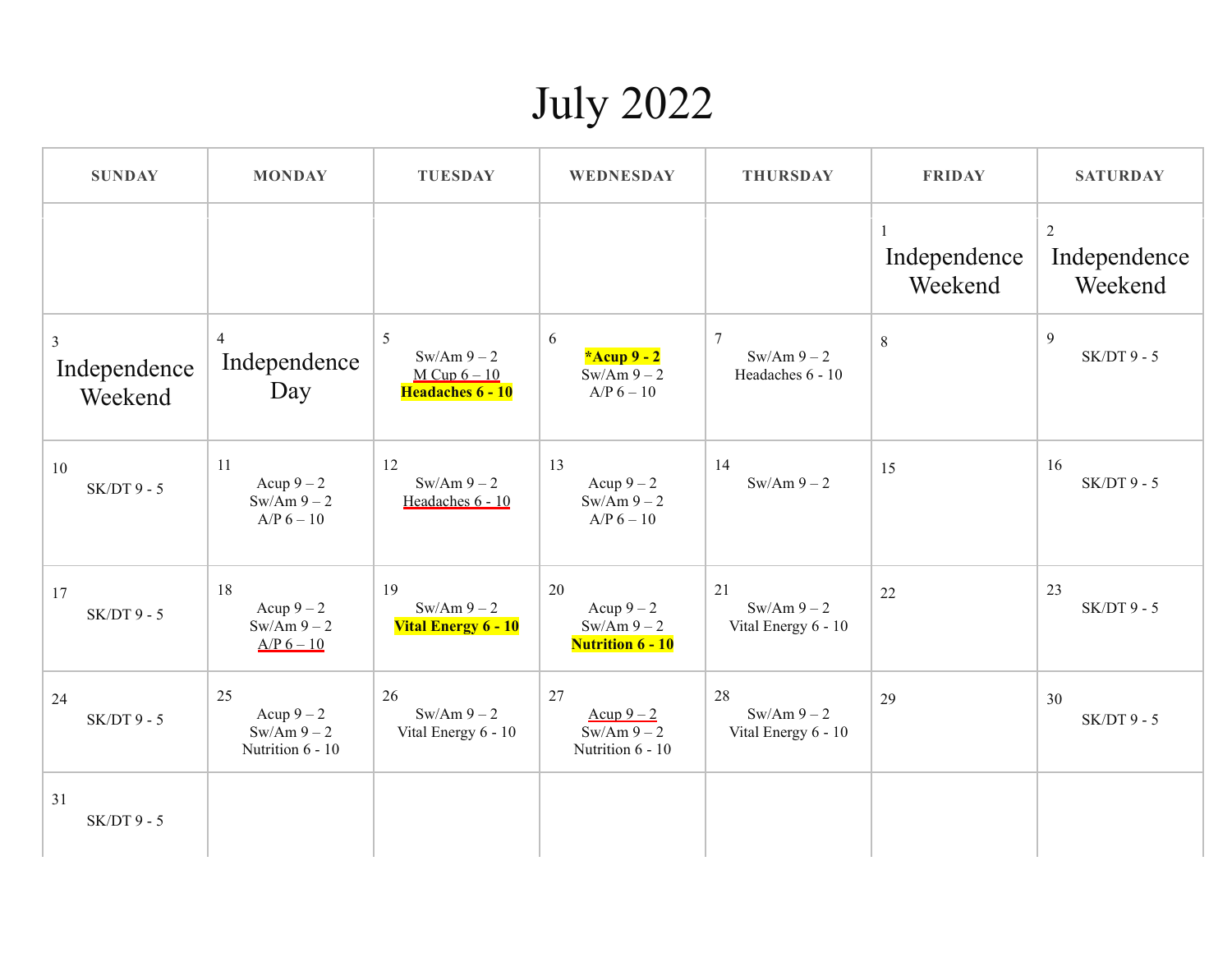## August 2022

| <b>SUNDAY</b>                    | <b>MONDAY</b>                                                                 | <b>TUESDAY</b>                                                                         | WEDNESDAY                                                                  | <b>THURSDAY</b>                                                        | <b>FRIDAY</b> | <b>SATURDAY</b>                                   |
|----------------------------------|-------------------------------------------------------------------------------|----------------------------------------------------------------------------------------|----------------------------------------------------------------------------|------------------------------------------------------------------------|---------------|---------------------------------------------------|
|                                  | *Body Mech $9-2$<br>$Sw/Am9-2$<br>Nutrition 6 - 10                            | $\mathbf{2}$<br>Thai $9-2$<br><b>Sports <math>6 - 10</math></b><br>Vital Energy 6 - 10 | $\overline{3}$<br>Body Mech $9-2$<br>Nutrition 6 - 10                      | $\overline{4}$<br>Thai $9-2$<br>Sports $6 - 10$<br>Vital Energy 6 - 10 | 5             | 6<br>$SK/DT9-5$<br><b>Body Mech 9 - 4</b>         |
| $\tau$                           | 8<br>Body Mech $9-2$<br>$*SK9-2$<br>Adv. Pranic 9 – 1<br>Nutrition $6 - 10$   | 9<br>$*DT9-2$<br>Thai $9-2$<br>Sports $6 - 10$<br>Vital Energy 6 - 10                  | 10<br>Body Mech $9-2$<br>$SK 9 - 2$<br>Adv. Pranic $9 - 1$<br>Aroma 6 - 10 | 11<br>$DT9-2$<br>Thai $9-2$<br>Sports $6 - 10$                         | 12            | 13<br>Path $9-4$<br>Body Mech 9 - 4               |
| 14<br>Path $9-4$                 | 15<br>$SK 9 - 2$<br>Adv. Pranic $9 - 1$<br>Aroma $6-10$<br><b>Lomi 6 - 10</b> | 16<br>$DT9-2$<br>Thai $9-2$<br>Sports $6 - 10$                                         | 17<br>$SK 9 - 2$<br>Adv. Pranic $9 - 1$<br>Aroma $6-10$<br>Lomi 6 - 10     | 18<br>$DT9-2$<br>Thai $9-2$<br>Sports $6 - 10$                         | 19            | 20<br>Path $9-4$<br>Body Mech $9-4$<br>$Sw/Am9-5$ |
| 21<br>Path $9-4$<br>$Sw/Am9 - 5$ | 22<br>$SK 9 - 2$<br>Lomi 6 - 10<br>Aroma 6 - 10                               | 23<br>$DT9-2$<br>Thai $9-2$<br>Sports $6 - 10$                                         | 24<br>$SK 9 - 2$<br>Lomi 6 - 10<br>Aroma 6 - 10                            | 25<br>$DT9-2$<br>Thai $9 - 2$<br>Sports $6 - 10$                       | 26            | 27<br>$Sw/Am9 - 5$                                |
| 28<br>$Sw/Am9 - 5$               | 29<br>$SK 9 - 2$<br>Lomi 6 - 10                                               | 30<br>$DT9-2$<br>Sports $6-10$                                                         | 31<br>$SK 9 - 2$<br>Lomi 6 - 10                                            |                                                                        |               |                                                   |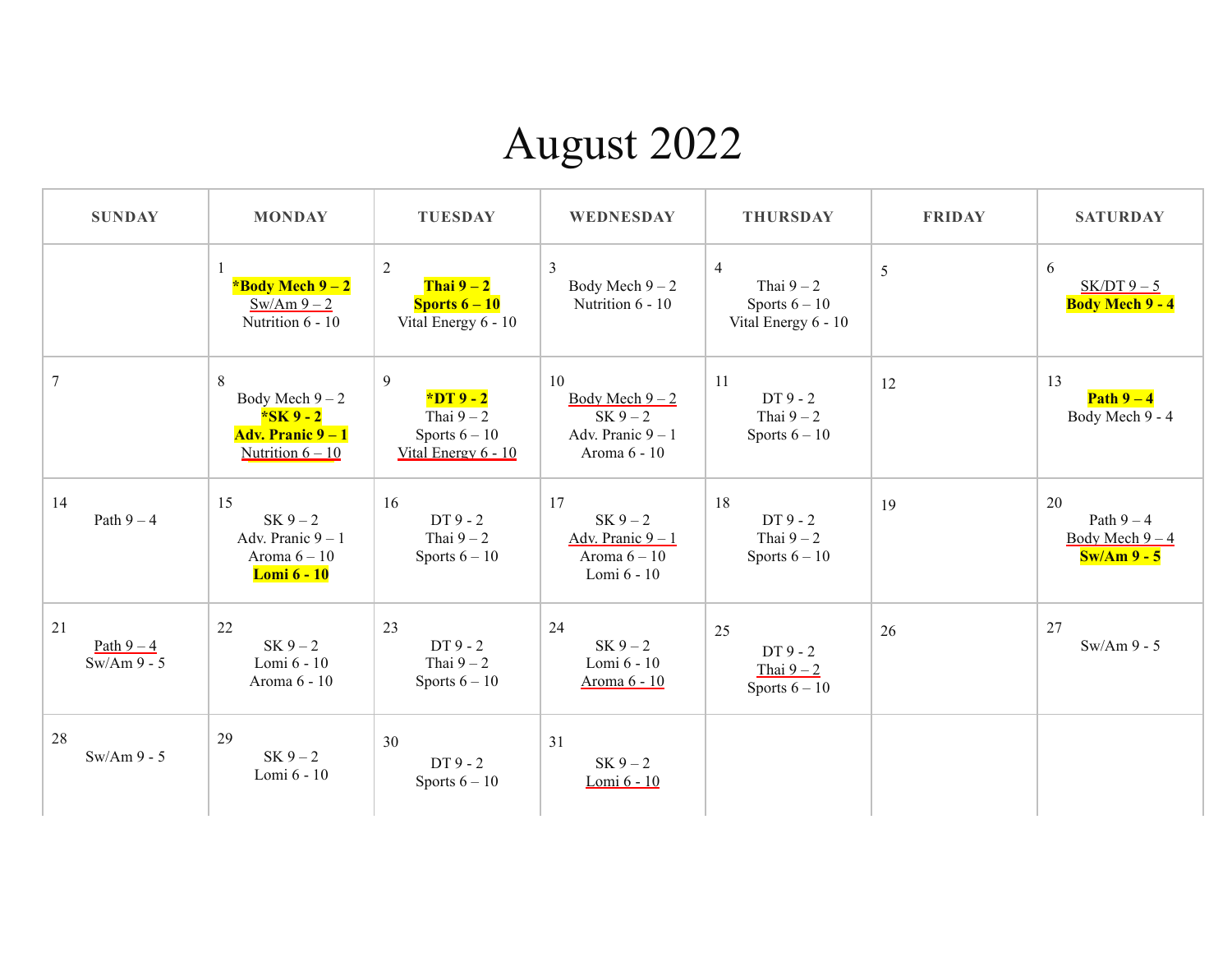### September 2022

| <b>SUNDAY</b>                       | <b>MONDAY</b>                           | <b>TUESDAY</b>                                                     | WEDNESDAY                          | <b>THURSDAY</b>                                   | <b>FRIDAY</b>                       | <b>SATURDAY</b>                      |
|-------------------------------------|-----------------------------------------|--------------------------------------------------------------------|------------------------------------|---------------------------------------------------|-------------------------------------|--------------------------------------|
|                                     |                                         |                                                                    |                                    | -1<br>$DT9-2$<br>Sports $6-10$                    | $\overline{2}$<br>Labor Day Weekend | $\mathfrak{Z}$<br>Labor Day Weekend  |
| $\overline{4}$<br>Labor Day Weekend | 5<br>Labor Day                          | 6<br>DT 9 - 2<br>Sports $6 - 10$                                   | $\tau$<br>$SK 9 - 2$               | $8\phantom{.}$<br>$DT9-2$<br>Sports $6 - 10$      | 9                                   | 10<br>$Sw/Am9-5$<br><b>Bus 9 - 5</b> |
| 11<br>$Sw/Am9-5$                    | 12<br>$SK 9 - 2$<br><b>Lymph 6 - 10</b> | 13<br>DT 9 - 2<br>Fibro $6-10$<br>*Headaches 6 - 10                | 14<br>$SK 9 - 2$<br>Lymph $6 - 10$ | 15<br>$DT9-2$<br>Fibro $6-10$<br>Headaches 6 - 10 | 16                                  | 17<br>$Sw/Am9-5$<br><b>Bus 9 - 5</b> |
| 18<br>$Sw/Am9-5$                    | 19<br>$SK 9 - 2$<br>Lymph 6 - 10        | 20<br>$DT9-2$<br>Fibro $6-10$<br>Headaches 6 - 10                  | 21<br>Lymph $6 - 10$               | 22<br>$DT9-2$<br>Fibro $6-10$                     | 23                                  | 24<br>$Sw/Am9-5$<br><b>Bus 9 - 5</b> |
| 25<br>$Sw/Am9 - 5$                  | 26<br>Lymph 6 - 10                      | 27<br>Office Chair $9-2$<br>Fibro $6 - 10$<br><b>Reflex 6 - 10</b> | 28<br>Lymph $6 - 10$               | 29<br>Office Chair $9 - 2$<br>Reflex 6 - 10       | 30                                  |                                      |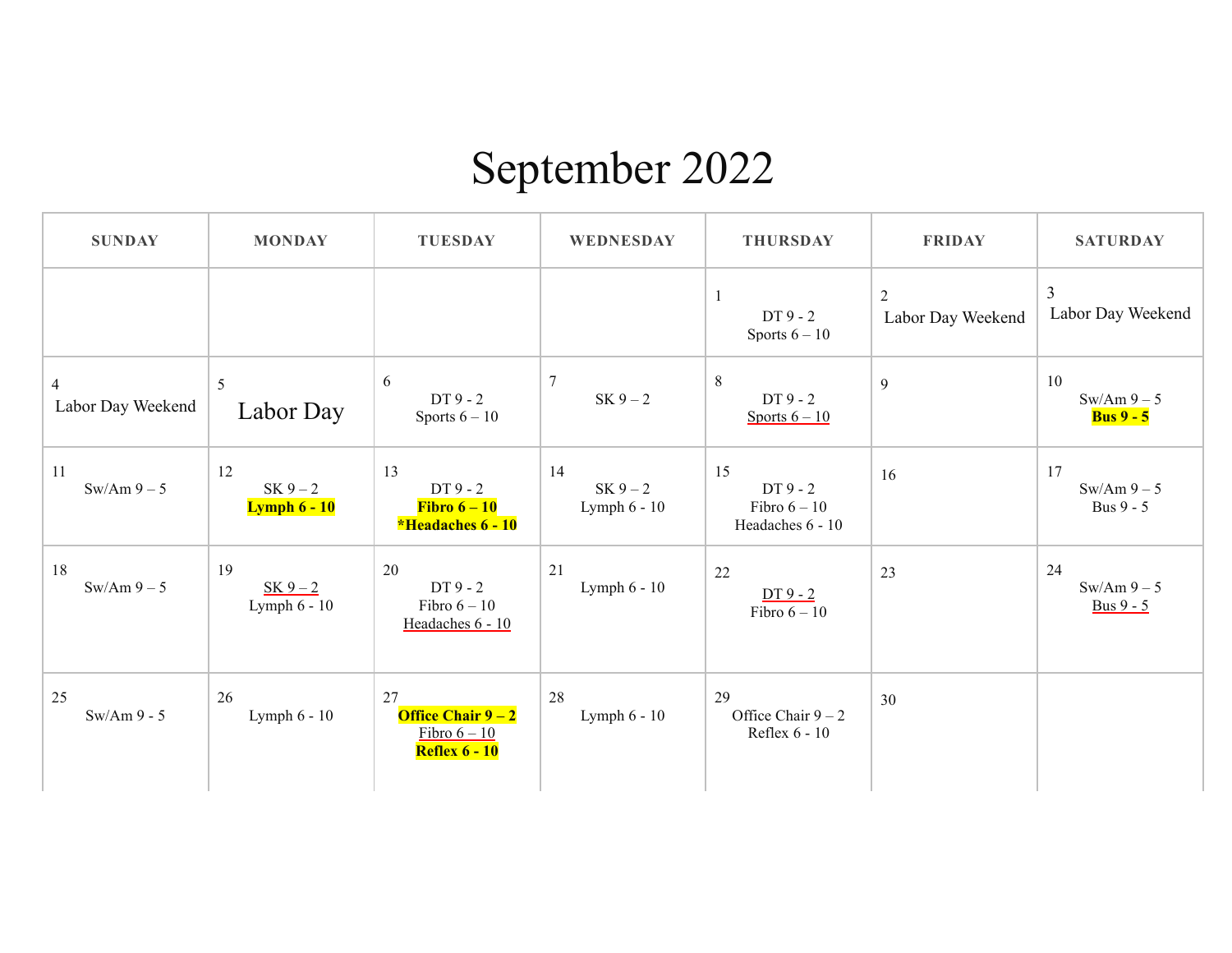#### October 2022

| <b>SUNDAY</b>                                | <b>MONDAY</b>                                                    | <b>TUESDAY</b>                                                           | <b>WEDNESDAY</b>                                             | <b>THURSDAY</b>                                           | <b>FRIDAY</b> | <b>SATURDAY</b>                                         |
|----------------------------------------------|------------------------------------------------------------------|--------------------------------------------------------------------------|--------------------------------------------------------------|-----------------------------------------------------------|---------------|---------------------------------------------------------|
|                                              |                                                                  |                                                                          |                                                              |                                                           |               | $\mathbf{1}$<br>$Sw/Am9-5$<br><b>Pranic 9 - 4</b>       |
| $\overline{2}$<br>$Sw/Am9-5$<br>Pranic 9 - 4 | $\overline{3}$<br>$SK 9 - 2$<br><b>Lymph 6 - 10</b>              | $\overline{4}$<br>Office Chair $9 - 2$<br>Acup $6 - 10$<br>Reflex 6 - 10 | 5<br>$SK 9 - 2$                                              | 6<br>Office Chair $9 - 2$<br>Acup $6-10$<br>Reflex 6 - 10 | $\tau$        | 8<br>$Sw/Am9-5$<br>Pranic $9-4$<br>$A/P$ 9 - 5          |
| 9<br>$Sw/Am9-5$<br>$A/P$ 9 - 5               | 10<br>$SK 9 - 2$                                                 | 11<br>$DT9-2$<br>Acup $6-10$<br>Reflex 6 - 10                            | 12<br>$SK 9 - 2$                                             | 13<br>$DT 9 - 2$<br>Acup $6-10$<br>Reflex 6 - 10          | 14            | 15<br>$Sw/Am9-5$<br>$A/P$ 9 – 5<br><b>Vital E 9 - 4</b> |
| 16<br>$A/P$ 9 – 5<br>Vital $E$ 9 - 4         | 17<br>$SK 9 - 2$<br><b>Prenatal Infant 6 - 10</b>                | 18<br>DT $9-2$<br>Acup $6-10$<br>Reflex 6 - 10                           | 19<br>$SK 9 - 2$<br>Prenatal Infant 6 - 10                   | 20<br>DT $9-2$<br>Acup $6-10$                             | 21            | 22<br>$A/P$ 9 – 5<br>Vital $E$ 9 - 4                    |
| 23<br>$A/P$ 9 – 5<br>Vital $E$ 9 - 4         | 24<br>$SK 9 - 2$<br>$\text{Sw/Am}6-10$<br>Prenatal Infant 6 - 10 | 25<br>DT $9-2$<br>Acup $6-10$<br>$Sw/Am 6 - 10$                          | 26<br>$SK 9 - 2$<br>$Sw/Am 6 - 10$<br>Prenatal Infant 6 - 10 | 27<br>$DT9-2$<br>Acup $6 - 10$<br>$Sw/Am 6 - 10$          | 28            | 29<br>$Spa 9-3$<br>Hot Stone 9 - 4                      |
| 30<br>Hot Stone $9-4$                        | 31<br>$SK 9 - 2$<br><b>Halloween</b>                             |                                                                          |                                                              |                                                           |               |                                                         |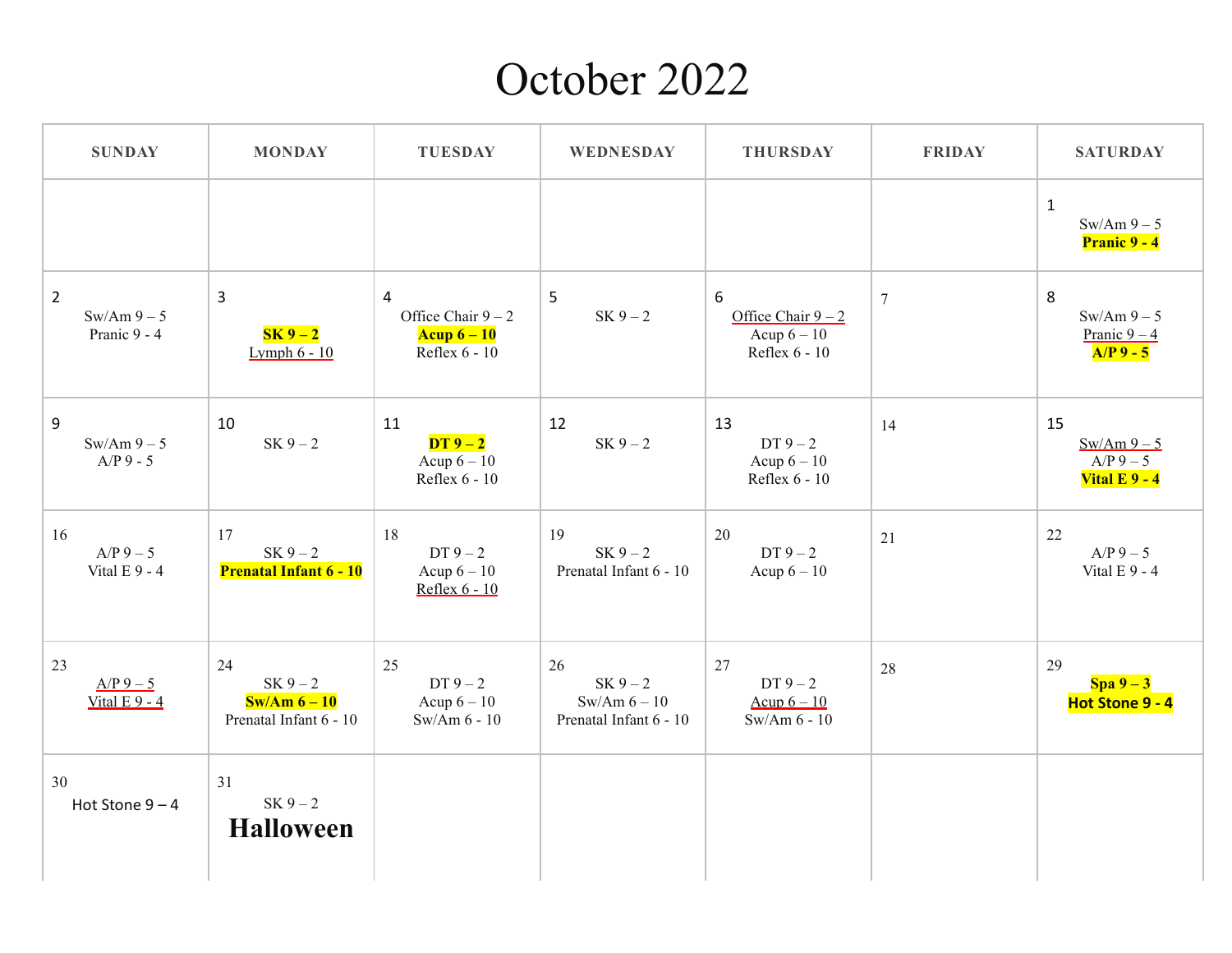#### November 2022

| <b>SUNDAY</b>                 | <b>MONDAY</b>                                                                                                        | <b>TUESDAY</b>                       | <b>WEDNESDAY</b>                                                         | <b>THURSDAY</b>                 | <b>FRIDAY</b>                 | <b>SATURDAY</b>                   |
|-------------------------------|----------------------------------------------------------------------------------------------------------------------|--------------------------------------|--------------------------------------------------------------------------|---------------------------------|-------------------------------|-----------------------------------|
|                               |                                                                                                                      | 1<br>DT $9-2$<br>$Sw/Am 6 - 10$      | $\overline{2}$<br>$SK 9 - 2$<br>$Sw/Am 6 - 10$<br>Prenatal Infant 6 - 10 | 3<br>$DT9-2$<br>Sw/Am $6 - 10$  | $\overline{4}$                | 5<br>Hot Stone $9-4$<br>Spa 9 - 3 |
| 6<br>Hot Stone 9 - 4          | 7<br>$SK 9 - 2$<br>Prenatal Infant $6 - 10$<br><b>Cranio 6 - 10</b><br>$\frac{\text{S}_{\text{W}}}{\Delta m}$ 6 - 10 | $\,8\,$<br>$DT9-2$<br>$Sw/Am 6 - 10$ | 9<br>$SK 9 - 2$<br>Cranio 6 - 10<br>Sw/Am $6 - 10$                       | 10<br>$DT9-2$<br>$Sw/Am 6 - 10$ | 11                            | 12<br>$MFR 9 - 4$<br>Spa 9 - 3    |
| 13<br>MFR $9-4$               | 14<br>$M.$ Cup $9-2$<br>Cranio $6-10$<br>Sw/Am $6 - 10$                                                              | 15<br>DT $9-2$<br>$Sw/Am 6 - 10$     | 16<br>M. Cup $9-2$<br>Cranio $6 - 10$<br>$Sw/Am 6 - 10$                  | 17<br>$DT9-2$<br>$Sw/Am 6 - 10$ | 18                            | 19<br>MFR $9-4$<br>Spa 9 - 3      |
| 20<br>$MFR 9 - 4$             | 21<br>M. Cup $9-2$<br>Cranio $6 - 10$<br>$Sw/Am 6 - 10$                                                              | 22<br>DT $9-2$<br>Sw/Am $6 - 10$     | 23<br>M. Cup $9-2$<br>Cranio $6 - 10$<br>Sw/Am $6 - 10$                  | 24<br>Thanksgiving Day          | 25<br>Thanksgiving<br>Weekend | 26<br>Thanksgiving<br>Weekend     |
| 27<br>Thanksgiving<br>Weekend | 28<br>M. Cup $9-2$<br>Cranio $6 - 10$<br>Path $6-10$<br>Sw/Am 6 - 10                                                 | 29<br>DT $9-2$<br>$Sw/Am 6 - 10$     | 30<br>M. Cup $9-2$<br>Path $6-10$<br>$Sw/Am 6 - 10$                      |                                 |                               |                                   |